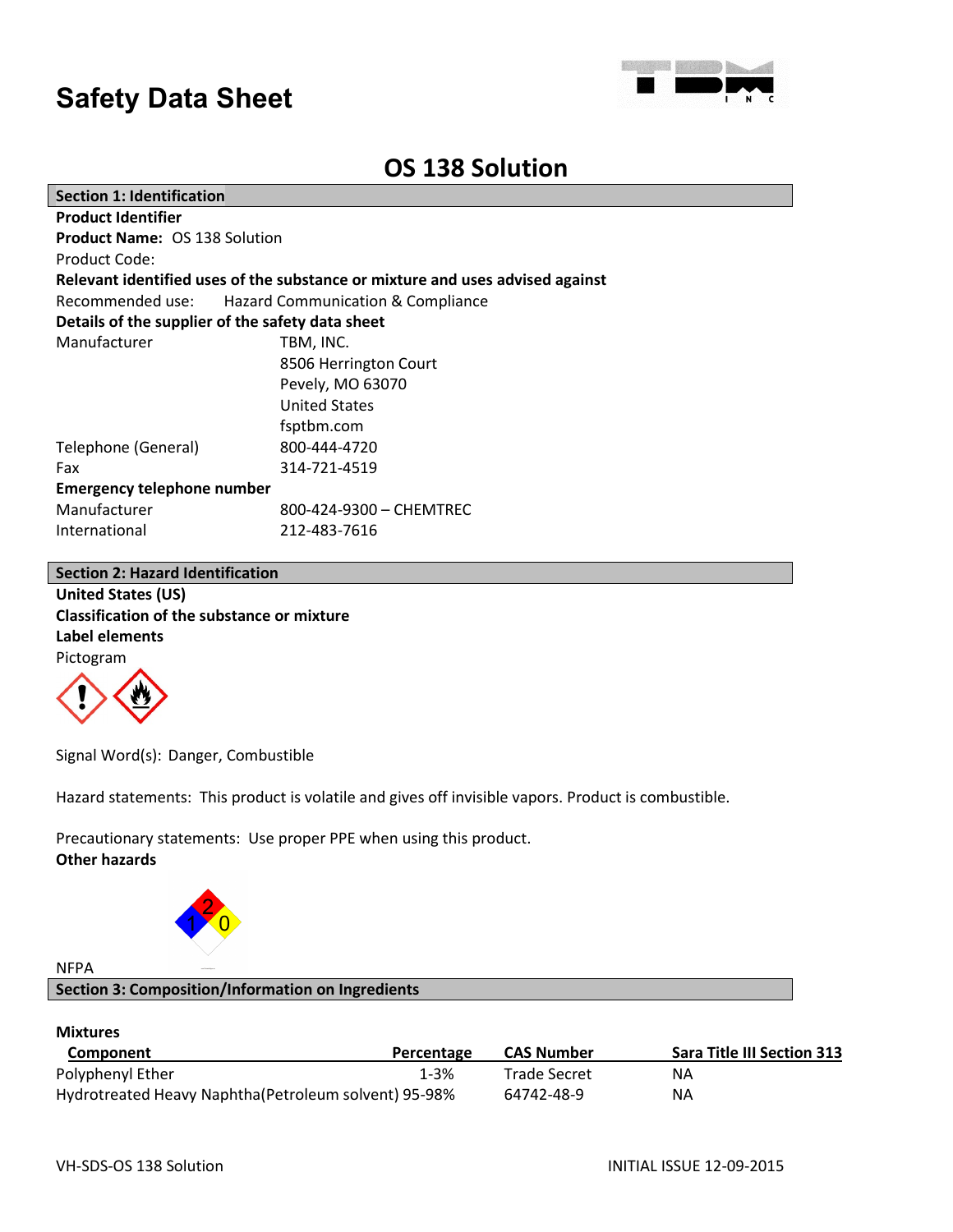

## **OS 138 Solution**

### **SARA Title III**

Sections 302 and 304: This product is not listed at present levels that require reporting as a hazardous substance in 40 CFR Part 355.

Section 313: This product does not contain toxic chemicals at levels that require reporting in 40 CFR Part 372.

### **Section 4: First-Aid Measures**

### **Description of first aid measures**

- Inhalation Avoid breathing vapors and fumes. High vapor concentrations (greater than approximately 1000 ppm) are irritating to the eyes and the respiratory tract and may cause headaches, dizziness, anesthesia, unconsciousness and other central nervous system effects, including death. If overcome by vapors, remove from exposure area to fresh air immediately. If breathing is irregular or has stopped, have a qualified person perform artificial respiration. Administer oxygen if available. Keep the victim warm and at rest. Immediately seek medical attention.
- Skin Prolonged or repeated skin contact can remove skin oils, possibly leading to irritation and dermatitis. However, based on human experience and available toxicological data, this product is judged to be neither a 'corrosive' nor an 'irritant' by OSHA criteria. In case of product being splashed onto skin, remove contaminated clothing immediately. Wash affected area with soap or mild detergent and large amounts of water until no evidence of chemical remains (approximately 15 to 20 minutes). Apply skin moisturizer. Launder or dry clean clothing prior to being re-used. If product is injected into or under the skin, or into any part of the body, regardless of the appearance of the wound or its size, the individual should be evaluated immediately by a physician as a surgical emergency. Even though initial symptoms from high pressure injection may be minimal or absent, early surgical treatment within the first fes hours may significantly reduce the ultimate extent of injury.
- Eye Vapors from product can be irritating to the eyes. If prolonged exposure exists or product is splashed into the eyes, remove contact lenses, if worn, and wash eyes immediately with large amounts of water or normal saline, occasionally lifting upper and lower lids, until no evidence of chemical remains (approximately 15 to 20 minutes). If irritation persists, seek medical attention.
- Ingestion If ingested, do not induce vomiting. Call a physician immediately. Product has a low order of acute oral and dermal toxicity, but minute amounts aspirated into the lungs during ingestion or vomiting may cause mild to severe pulmonary injury and possibly death.

### **Most important systems and effects, both acute and delayed**

Skin contact may aggravate an existing dermatitis. Material may enter through eye contact, inhalation, and skin contact.

### **Section 5: Fire-Fighting Measures**

### **Extinguishing media**

Suitable Extinguishing Media

Foam, Water Spray (fog), Dry Chemical, Carbon Dioxide, Vaporizing liquid type extinguishing agents (Extinguishing method depends on size and circumstances of fire)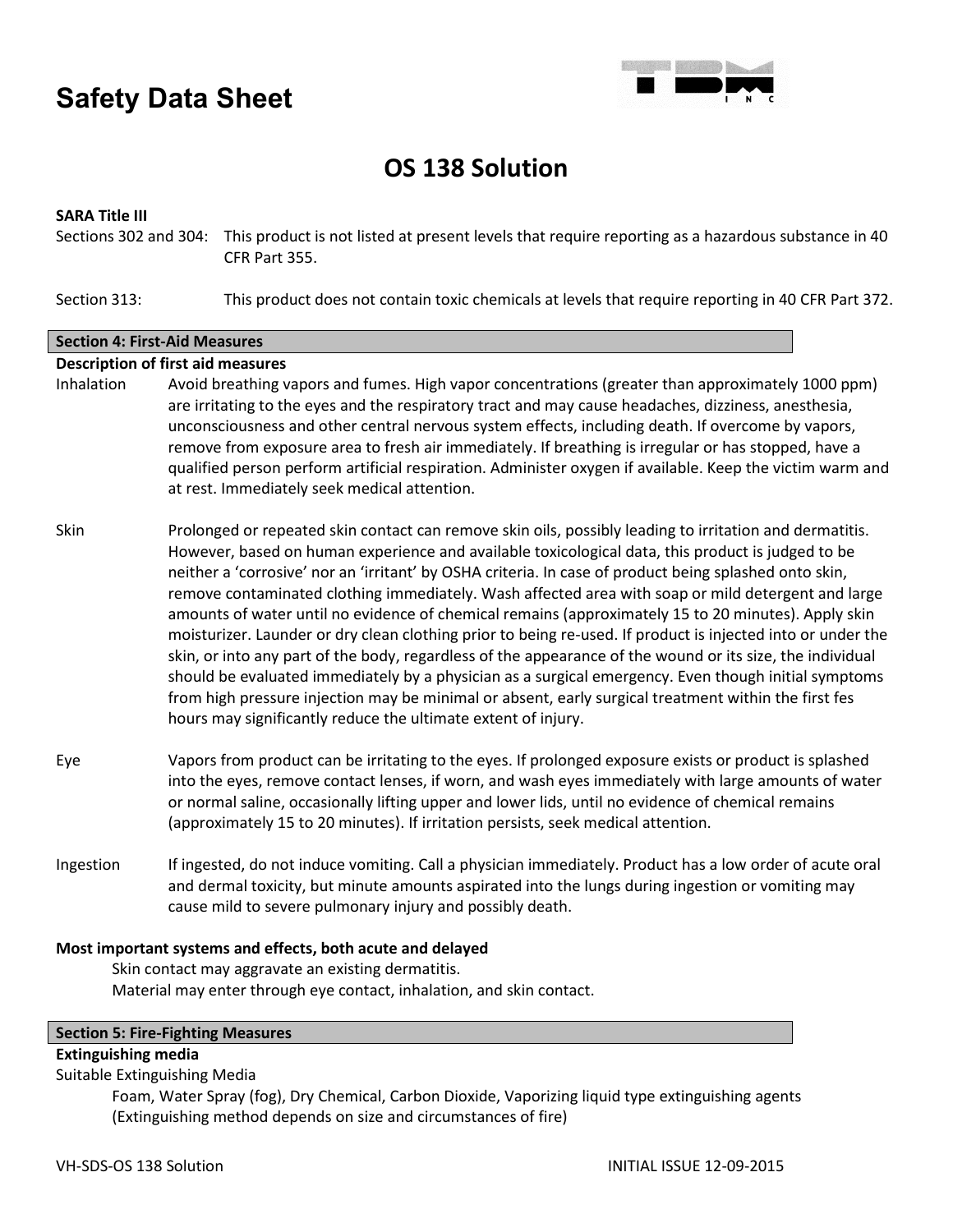

### **OS 138 Solution**

### **Special hazards arising from the substance or mixture**

Unusual Fire and Explosion Hazards

Either the liquid or vapor may settle in low areas or travel some distance along the ground or surface to ignition sources where they may ignite or explode. Minimize breathing of gases, vapors, fumes, or decomposition products.

### Hazardous Combustion Products

In case of incomplete combustion, the following may result under fire conditions: Carbon Monoxide, smoke, fumes, sulfur oxides, aldehydes and other decomposition products.

### **Advice for firefighters**

Wear self-contained breathing apparatus or any supplied-air respirator that has a full face piece and is operated in a pressure-demand or other positive-pressure mode in combination with an auxiliary self-contained breathing apparatus operated in pressure-demand or other positive-pressure mode. Wear full protective gear. Use dry chemical, foam or carbon dioxide to extinguish the fire. Water may be ineffective, but water should be used to keep fire exposed containers cool. Move container from fire area, if it can be done without risk. (The inclusion of the phrase "water may be ineffective" is to indicate that although water can be used to cool and protect exposed material, water may not extinguish the fire unless under favorable conditions by experienced fire fighters trained in all types of flammable liquid fires.)

### **Section 6: Accidental Release Measures**

### **Personal precautions, protective equipment and emergency procedures**

### **Personal Precautions**:

Always practice good hygiene by washing hands thoroughly after handling material.

Wear proper PPE as stated in Section 8.

### **Engineering Controls:**

Keep containers closed when not in use. Do not store near heat, sparks, flame or strong oxidants. To prevent fire or explosion risk keep from static accumulation and discharge by effectively grounding product transfer system in accordance with the National fire Protection Association standard for petroleum products.

### **Methods and material for containment and cleaning up**

### Containment/Clean-up Measures

Shut off and eliminate all ignition sources. Isolate area during cleanup by keeping people out of the area. Recover free product. Add sand, earth, or other suitable absorbent to spill area. Minimize breathing of vapors. Minimize skin contact. Ventilate confined spaces. Open all windows and doors. Keep product out of sewers and waterways by diking or impounding. Advise authorities if product has entered or may enter sewers, waterways, or extensive land areas. Comply with all federal, state and local laws and regulations. Be aware of and take precautions for volatile, combustible vapors from absorbed material.

### **Section 7: Handling and Storage**

### **Precautions for safe handling**

### Handling

This liquid is volatile and gives off invisible vapors. Either the liquid or vapor may settle in low areas or travel some distance along the ground or surface to ignition sources where they may ignite or explode.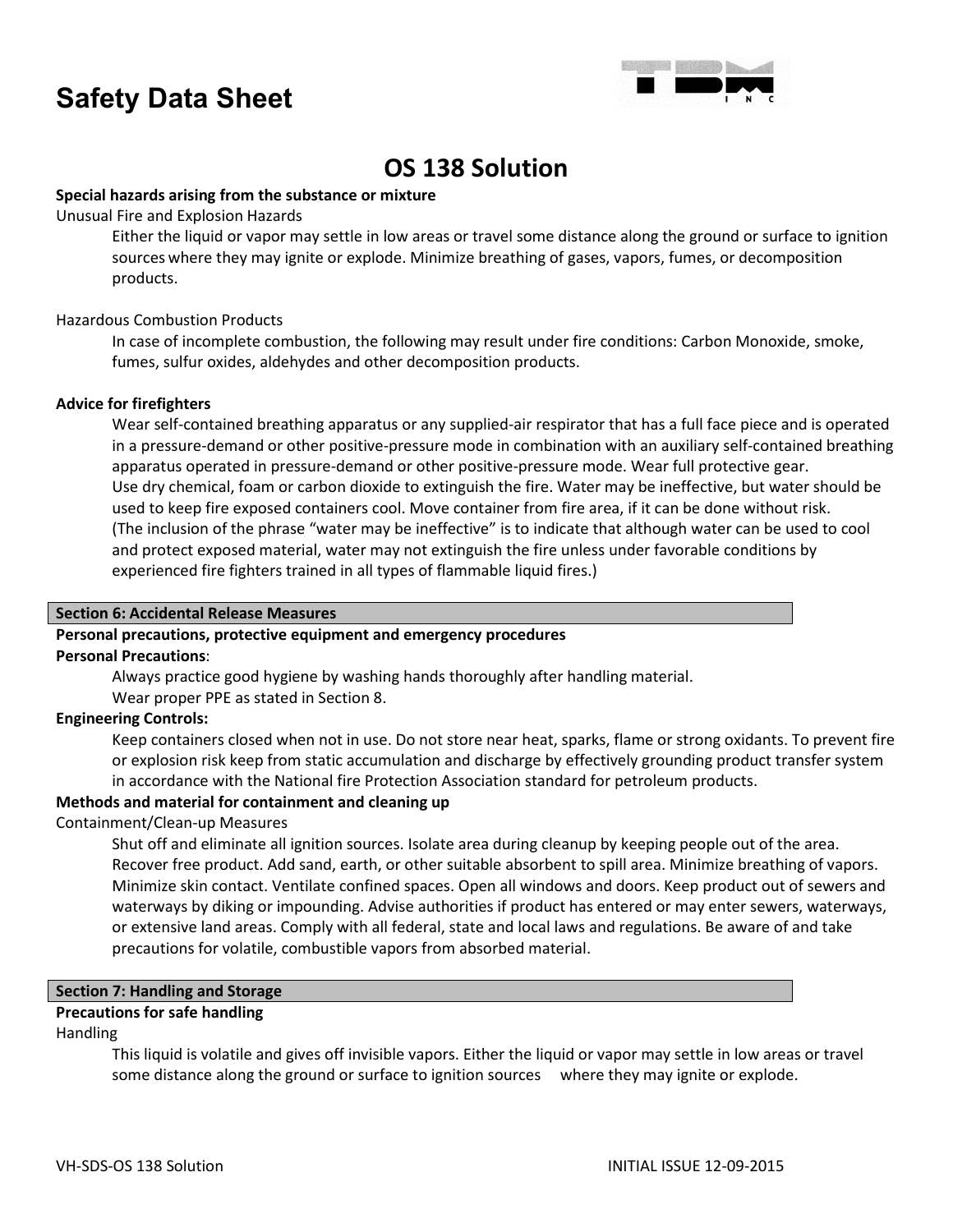

### **OS 138 Solution**

### **Conditions for safe storage, including and incompatibilities**

Storage

Keep containers closed when not in use. Store away from ignition sources, such as heat, sparks, pilot lights, static electricity and open flames.

### **Section 8: Exposure Controls/Personal Protection**

### **Exposure controls**

Engineering Measures/Controls

Keep containers closed when not in use. Do not store near heat, sparks, flame or strong oxidants. To prevent fire or explosion risk keep from static accumulation and discharge by effectively grounding product transfer system

in accordance with the National fire Protection Association standard for petroleum products.

Personal Protective Equipment

Pictograms



| Respiratory | Wear a MSHA/NIOSH approved (or equivalent) air-purifying respirator in enclosed areas, if<br>needed.                                                                                     |
|-------------|------------------------------------------------------------------------------------------------------------------------------------------------------------------------------------------|
| Eye/Face    | Wear splash proof chemically resistant goggles or face shield where eye contact may occur.                                                                                               |
| Hands       | Wear nitrile or neoprene rubber gloves to protect against permeation. Gloves should be<br>removed and replaced immediately if there is any sign of degradation or chemical breakthrough. |
| Skin/Body   | Use chemically resistant apron or other impervious clothing, if needed, to avoid contaminating<br>regular clothing, which could result in prolonged or repeated skin contact.            |

General Industrial Hygiene Considerations

Always practice good hygiene by washing hands thoroughly after handling material.

Environmental Exposure Controls

It is recommended that facilities have a safety shower in the event of skin contact by splashing or spill. Facilities storing or utilizing this material should be equipped with an eye wash station.

| <b>Section 9: Physical and Chemical Properties</b>     |                 |                                    |                    |  |  |
|--------------------------------------------------------|-----------------|------------------------------------|--------------------|--|--|
| <b>Information on Physical and Chemical Properties</b> |                 |                                    |                    |  |  |
| <b>Material Description</b>                            |                 |                                    |                    |  |  |
| Appearance                                             | Pale Blue/Green | <b>Pour Point (freezing point)</b> | $<$ 0*F (<-18*C)   |  |  |
|                                                        | Liquid          |                                    |                    |  |  |
| Odor                                                   | Very Mild       | <b>Specific gravity (Water=1)</b>  | 0.76               |  |  |
| <b>Evaporation Rate</b>                                | 0.09            | pH-Value                           | <b>ND</b>          |  |  |
| <b>Boiling Point</b>                                   | 354-372*F       | <b>Vapor Pressure</b>              | 1.0 mm Hg @ 68*F   |  |  |
|                                                        | (178-189*C)     |                                    |                    |  |  |
| <b>Flash Point</b>                                     |                 |                                    | 5.4                |  |  |
| Tag Closed Cup                                         | 120*F (49*C)    | Vapor Density ( $Air = 1$ )        |                    |  |  |
| (ASTM D 56)                                            | approximately   |                                    |                    |  |  |
| <b>Ignition Temperature</b>                            | 660*F (349*C)   | <b>Viscosity</b>                   | 1.71 cSt @ 77*F    |  |  |
| (auto-ignition temperature)                            |                 |                                    | $(25*C)$           |  |  |
|                                                        |                 | <b>Water Solubility</b>            | Negligible<0.0001% |  |  |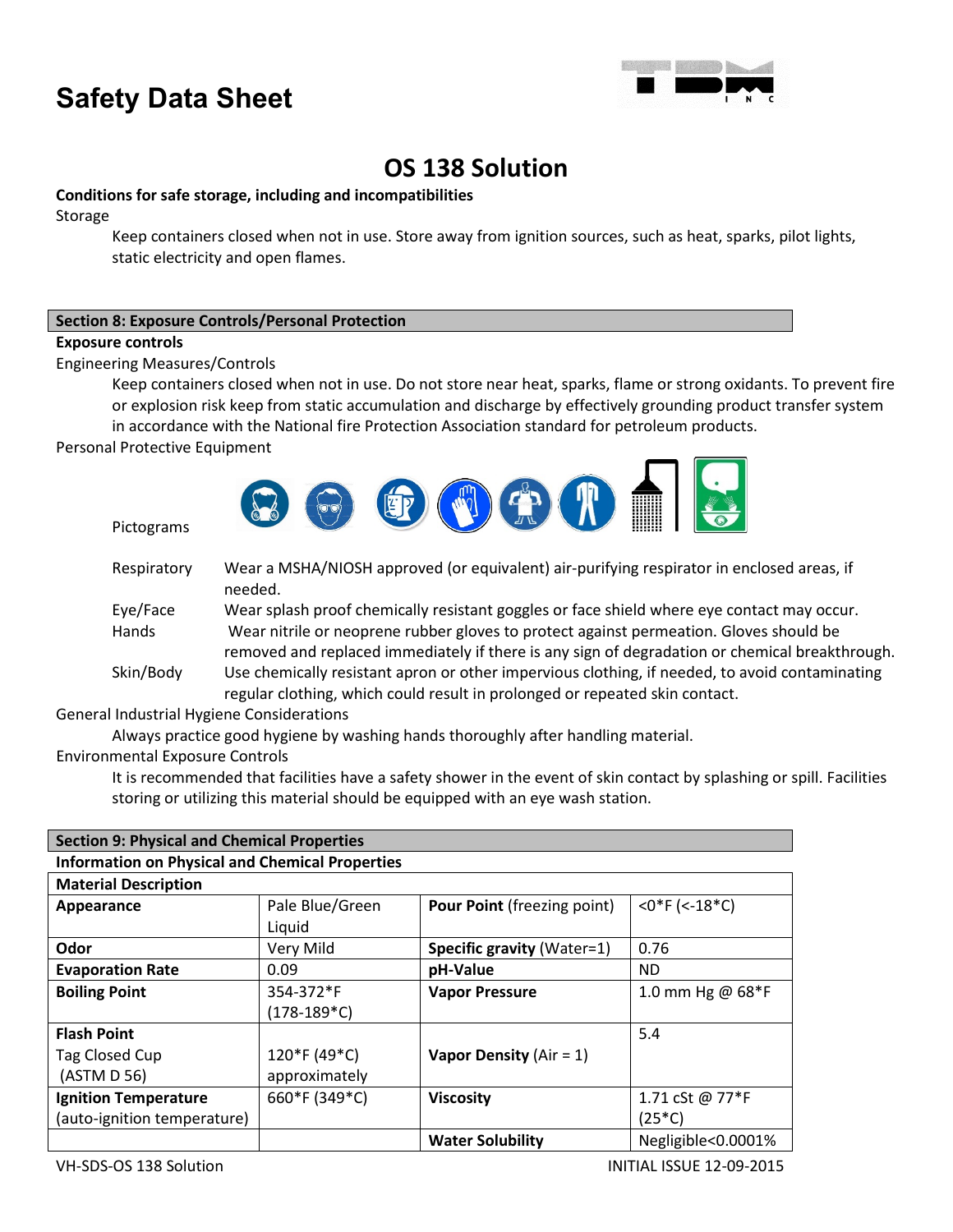

### **OS 138 Solution**

Physical data are typical values but may vary slightly from sample to sample.

### **Section 10: Stability and Reactivity**

### **Chemical Stability**

This product is stable.

### **Incompatible materials**

Avoid contact with strong oxidants such as liquid chlorite, concentrated oxygen, sodium hypo chlorite, calcium hypo chlorite, etc., as this presents a serious explosion hazard.

### **Hazardous decomposition products**

Under fire conditions, the following may occur: Carbon monoxide, Sulfur Oxides, Aldehydes, Carbon Dioxide

| <b>Section 11: Toxicological Information</b>                                                                                                                                                                                      |                       |                           |  |
|-----------------------------------------------------------------------------------------------------------------------------------------------------------------------------------------------------------------------------------|-----------------------|---------------------------|--|
| <b>Information on Toxicological Effects</b>                                                                                                                                                                                       |                       |                           |  |
| <b>Acute Oral Toxicity</b>                                                                                                                                                                                                        | LD50 Rat              | >5 g/kg of body weight    |  |
| <b>Acute Dermal Toxicity</b>                                                                                                                                                                                                      | LD50 Rabbit           | >3.16 g/kg of body weight |  |
| <b>Upper and Lower Exposure Limits</b>                                                                                                                                                                                            |                       |                           |  |
| UEL/UFL:<br>9.8%                                                                                                                                                                                                                  | LEL/UFL:              | 1.3%                      |  |
| Hydrotreated Heavy Naphtha: V M & P Naphtha                                                                                                                                                                                       |                       | Stoddard Solvent.         |  |
| OSHA TWA                                                                                                                                                                                                                          | 300 ppm(1350 mg/m3)   | 100 ppm(525 mg/m3)        |  |
| <b>OSHA STEL</b>                                                                                                                                                                                                                  | 400 ppm(1350 mg/m3)   | 100 ppm(525 mg/m3)        |  |
| NIOSH TWA                                                                                                                                                                                                                         | 350 $mg/m3$           | 350 mg/m3                 |  |
| NIOSH Ceiling                                                                                                                                                                                                                     | 1800 mg/m3/15 minutes | 1800 mg/m3                |  |
| Route(s) of entry/exposure                                                                                                                                                                                                        |                       |                           |  |
| Material may enter through eye contact, inhalation and skin contact.                                                                                                                                                              |                       |                           |  |
| <b>Potential Health Effects</b>                                                                                                                                                                                                   |                       |                           |  |
| High vapor concentrations are irritating to the eyes and the respiratory tract and may cause headaches,<br><b>Inhalation</b><br>dizziness, drowsiness, unconsciousness and other central nervous system effects, including death. |                       |                           |  |
| <b>Skin</b><br>Prolonged or repeated skin contact can remove skin oils, possibly leading to irritation and dermatitis.                                                                                                            |                       |                           |  |
| However, based on human experience and available toxicological data, this product is judged to be                                                                                                                                 |                       |                           |  |
| neither a 'corrosive' nor an 'irritant' by OSHA criteria.                                                                                                                                                                         |                       |                           |  |
| Vapors from product can be irritating to the eyes.<br>Eye                                                                                                                                                                         |                       |                           |  |
| Product has a low order of acute oral and dermal toxicity, but minute amounts aspirated into the lungs<br>Ingestion<br>during ingestion or vomiting may cause mild to severe pulmonary injury and possibly death.                 |                       |                           |  |
|                                                                                                                                                                                                                                   |                       |                           |  |

### **Section 12: Ecological Information**

### **Toxicity**

Hazardous Polymerization will not occur.

### **Persistence and degradability**

No Data Available

### **Bio accumulative potential**

No Data Available

**Mobility in Soil**

No Data Available

### **Other Averse effect**

No Data Available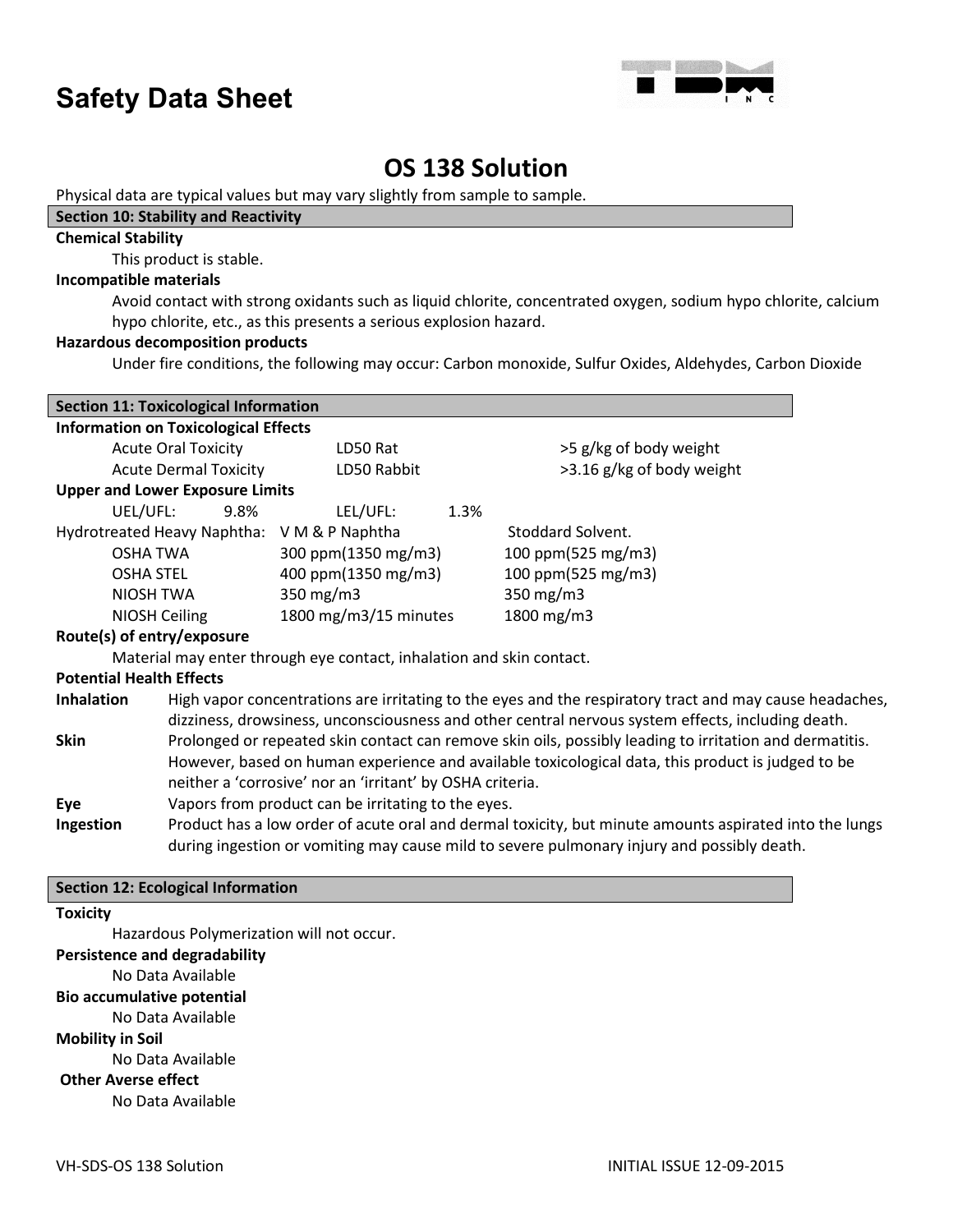

### **OS 138 Solution**

### **Section 13: Disposal Considerations**

### **Waste treatment methods**

Product waste

Recover free product. Add sand, earth, or other suitable absorbent to spill area.

#### Packaging waste

Empty containers retain residue (liquid and/or vapor) and can be dangerous. Do not pressurize, cut, weld, solder, drill, grind or expose such containers to heat, flame, sparks, static electricity or other sources of ignition. They may explode and cause injury or death. Do not attempt to clean since residue is difficult to remove. Empty drums should be completely drained, properly bunged and sent to a drum re-conditioner. All other containers should be disposed of through an approved waste management facility. All federal, state, and local laws and regulations should be followed.

### **Section 14: Transport Information**

### **U.S. DOT HAZARDOUS MATERIALS SHIPPING DESCRIPTION:**

### **TRANSPORTED BY HIGHWAY OR RAIL**

**NON-BULK Packaging** (Capacity less than or equal to 119 gallons):

Not regulated

**BULK Packaging** (Capacity greater than 119 gallons):

Petroleum Distillate, n.o.s. Combustible Liquid UN 1268, III

### **TRANSPORTED BY AIR OR MARINE VESSEL:**

### **BULK OR NON-BULK Packaging:**

Petroleum distillate, n.o.s., 3, UN1268, III

#### **OSHA REQUIRED LABEL INFORMATION:**

Danger! Combustible

#### **Section 15: Regulatory Information**

### **SARA Title III**

Sections 302 and 304: This product is not listed at present levels that require reporting as a hazardous substance in 40 CFR Part 355.

### Section 313: This product does not contain toxic chemicals at levels that require reporting in 40 CFR Part 372.

### **Section 16 – Other Information**

Last Revision Date 6-03-2008

Preparation Date 12-09-2015

### Disclaimer/Statement of Liability

The information contained herein is believed to be true and accurate, but is not guaranteed or warranted, either expressed or implied, whether originating with the company or not. Customers are advised to make their own determination as to the suitability for their particular application and to confirm that information is current. **Key to abbreviations**

### VH-SDS-OS 138 Solution **INITIAL ISSUE 12-09-2015**